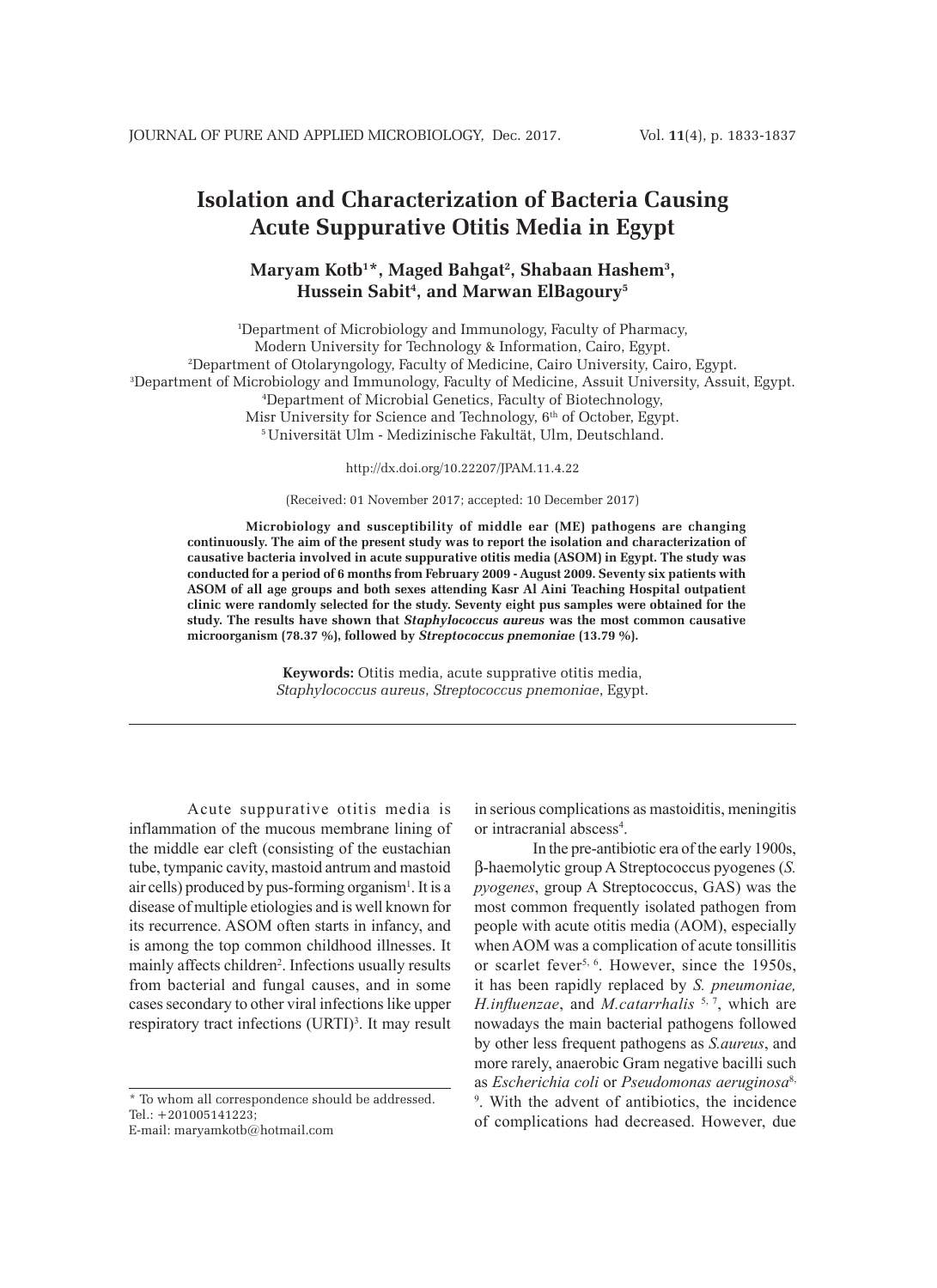to unnecessary and improper use of antibiotics, resistance by bacteria, and increase in susceptibility of individuals, complications still occur. Prevention of the disease by risk factor modification is attractive because it diminishes the costs and the side-effects of antimicrobial therapy and surgery<sup>10</sup>. The study of the microorganisms commonly associated with ASOM is very pertinent for the clinician to plan a general outline of treatment. Despite the frequent diagnosis of ASOM in our hospitals, little information exists in the literature of this condition. Therefore, the present study was carried out to report the isolation and characterization of causative bacteria involved in ASOM.

### **MATERIALS AND METHODS**

#### **Subjects**

The study population consisted of 76 outpatients who visited Kasr Al Aini Teaching Hospital, Cairo, Egypt outpatient clinic from February 2009 - August 2009, and were diagnosed with ASOM according to the results of their medical history and physical examinations. The population included 45 males, and 31 females.

#### **Collection of Samples**

Middle-ear aspirates for cultures were collected aseptically. The external auditory canal was thoroughly cleaned with 70% alcohol first and was allowed to act for 30-40 seconds to achieve sterile area. Then the contents of the ME were aspirated into the syringe. All clinical samples were transported to the Bacteriology laboratory at Faculty of Biotechnology, Misr University for Science and Technology, 6<sup>th</sup> of October City, Egypt. **Isolation and identification of bacteria**

Collected samples were inoculated in blood agar, nutrient agar, chocolate agar, and

**Table 1.** Clinical and diagnostic profile of ASOM subjects

| Symptoms and signs               | No. of Patients $(\% )$ |
|----------------------------------|-------------------------|
| Otorrhea                         | 76 (100)                |
| Perforation of tympanic membrane | 76 (100)                |
| Nasal discharge                  | 48 (63.15)              |
| Otalgia                          | 76 (100)                |
| Ear itching                      | 3(3.94)                 |
| Hearing loss                     | 4(5.26)                 |

J PURE APPL MICROBIO*,* **11**(4), DECEMBER 2017.

MacConkey agar plates. All plates were incubated aerobically at 37°C for 24 hours. Then all samples were subjected to Gram stain and biochemical reactions. Isolates were identified by colony morphology, gram staining reaction, catalase test, coagulase test, mannitol fermentation, blood hemolysis, and optochin sensitivity as per standard procedures<sup>11</sup>.

#### **RESULTS**

Seventy six patients were examined by the attending otorhinolaryngologists during the period of the study. They were diagnosed as having ASOM based on the criteria employed (Table 1); 74 (97.36 per cent) of these presented with unilateral discharging ears, while only 2 (2.63 per cent) presented with bilateral discharging ears (Table 2). Of these patients, 54 (71.05 per cent) presented with infected left ear, while 20 (26.31 per cent) presented with infected right ear. Forty five patients (59.21 per cent) were males and 31 (40.78 per cent) were females. Their age ranged from 5 to 80 years old. The incidence in relation to their sex and age is shown in Table 3. Thirty patients (39.47 per cent) presented in winter, while 10 patients (13.15 per cent) presented in summer (Table 4).

Table 5 shows that the total number of cultures was 78, all of which were monomicrobial; no polymicrobial cultures. Out of the total 78 cultures, *S.aureus* accounted for 66 cultures (78.37 per cent), while *S. pneumoniae* accounted for 12 cultures (13.79 per cent) as shown in Table 6.

#### **DISCUSSION**

The study was carried out to determine the incidence of ASOM at Kasr Al Aini Teaching Hospital, Cairo, Egypt. The age ranged from 5 to 80 years. The criteria considered for diagnosing ASOM were those suggested in literature<sup>12, 13</sup>.

**Table 2.** Distribution of ASOM subjects according to Laterality &the side of the ear affected

| Laterality       | UnilateralBilateralTotal |         |               |    |
|------------------|--------------------------|---------|---------------|----|
|                  | Right                    | Left    |               |    |
| No. of           | 20                       | 54      | $\mathcal{L}$ | 76 |
| Patients $(\% )$ | (26.31)                  | (71.05) | (2.63)        |    |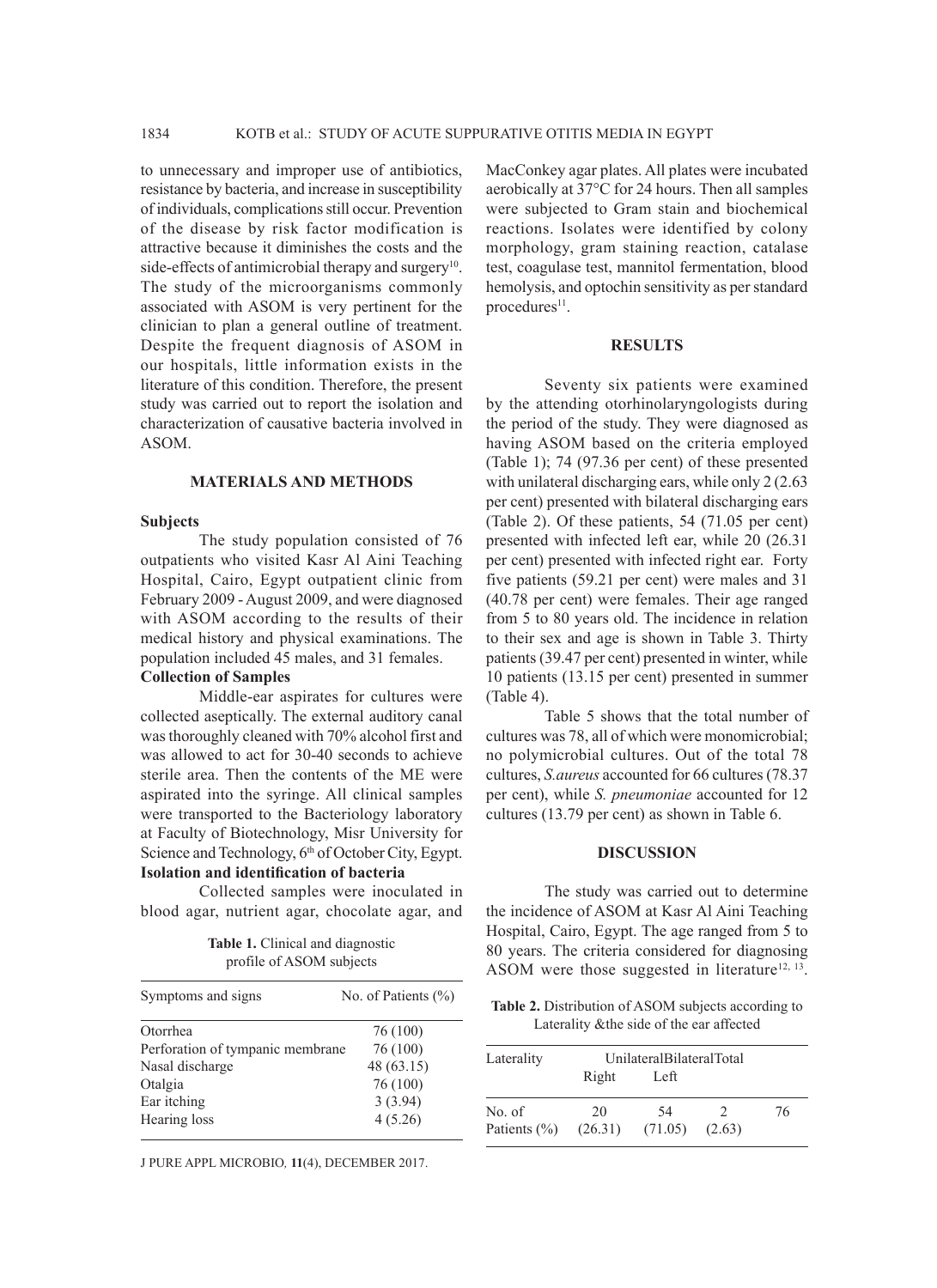All the studied patients presented with perforated tympanic membrane, otalgia, and otorrhea. Forty eight patients (63.15 per cent) presented with nasal discharge, while 3 patients (3.94 per cent) presented with ear itching, and 4 patients (5.26 %) presented with hearing loss. These ratios are approximately similar to those obtained by Iseh and Adegbite [14] who have found otorrhea and tympanic membrane perforation in all their studied subjects, but the nasal discharge and otalgia were found in 47.7 per cent and 35per cent of their studied population respectively. Ear itching was found in 3.4 per cent, and hearing loss was found in 2.5 per cent of the subjects.

In this study, unilateral infection was predominant (97.37 per cent), while bilateral infection was found in only 2.63 per cent, with a higher with left side incidence (71.05 per cent) compared to that of the right side (26.31 per cent). Olasunkanmi Oladapo<sup>15</sup> also has found that unilateral infection accounted for 85.6 per

**Table 3.** Incidence of ASOM among subjects in relation to their age and sex

| Age       | Total number     | Sex        |                             |
|-----------|------------------|------------|-----------------------------|
| (vrs)     | involved $(\% )$ |            | Male $n$ (%) Female $n$ (%) |
| $5 - 10$  | 28 (36.8)        | 15 (19.73) | 13 (17.10)                  |
| $10 - 15$ | 7(9.21)          | 4(5.26)    | 3(3.94)                     |
| 15-20     | 3(3.94)          | 2(2.63)    | 1(1.31)                     |
| $20 - 25$ | 4(5.26)          | 1(1.31)    | 3(3.94)                     |
| $25 - 30$ | 3(3.94)          | 2(2.63)    | 1(1.31)                     |
| 30-35     | 2(2.63)          | 2(2.63)    | 0(0)                        |
| $35 - 40$ | 1(1.31)          | 1(1.31)    | 0(0)                        |
| 40-45     | 1(1.31)          | 0(0)       | 1(1.31)                     |
| 45-50     | 2(2.63)          | 1(1.31)    | 1(1.31)                     |
| 50-55     | 4(5.26)          | 3(3.94)    | 1(1.31)                     |
| 55-60     | 3(3.94)          | 1(1.31)    | 2(2.63)                     |
| 60-65     | 11(14.47)        | 7(9.21)    | 4(5.26)                     |
| 65-70     | 4(5.26)          | 3(3.94)    | 1(1.31)                     |
| 70-75     | 2(2.63)          | 2(2.63)    | 0(0)                        |
| 75-80     | 1(1.31)          | 1(1.31)    | 0(0)                        |
| Total     | 76               | 45 (59.21) | 31 (40.78)                  |

| <b>Table 5.</b> Incidence of Monomicrobial and |                                            |
|------------------------------------------------|--------------------------------------------|
|                                                | polymicrobial cultures among ASOM subjects |

| Monomicrobial<br>Cultures | Polymicrobial<br>Cultures | Total     |
|---------------------------|---------------------------|-----------|
| 78 (100%)                 | $\mathbf{0}$              | 78 (100%) |

cent of his studied population while bilateral infection accounted for 14.4 per cent. On the contrary, Eugene Leibovitz *et al*16 have found a predominance of bilateral infection over unilateral infection.

Our study showed that the maximum number of cases was found in the age group 5-10 years suggesting that the disease is highly incident in children. In a similar study, Iseh and Adegbite<sup>14</sup> reported that the majority of their studied subjects were within the age range 0-15 years, out of which 0-5 years accounted for 67.5 per cent. Children are more liable to ASOM because of being susceptible to upper respiratory tract infections, and having shorter, wider, more horizontal eustachian tube<sup>17-19</sup>.

The higher incidence of ASOM in males recorded in the study correlates with other incidences reported by various studies<sup>14, 20, 21</sup>, whereas Olasunkanmi Oladapo has found a slight predominance in females<sup>15</sup>. No rationale has been given for the inequality<sup>1, 22</sup>, while Rakesh Kumar et al<sup>23</sup> suggested that the male predominance may be due to their more exposed way of life.

Among the studied cases, ASOM was more prevalent during winter (39.47 per cent), than in summer (13.15 per cent). This was also found by Eliza Royan et al. in a prospective cohort study<sup>24</sup>. Increased incidence of ASOM in winter is

**Table 4.** Season wise distribution of ASOM subjects

| Month                                             | No. of Patients $(\% )$                                               |
|---------------------------------------------------|-----------------------------------------------------------------------|
| February<br>March<br>April<br>May<br>June<br>July | 30 (39.47)<br>20(26.31)<br>10(13.15)<br>6(7.89)<br>4(5.26)<br>4(5.26) |
| August<br>Total                                   | 2(2.63)<br>76                                                         |
|                                                   |                                                                       |

**Table 6.** Distribution of Isolated Microorganisms among the cultures

| No. of Isolates $(\% )$ |
|-------------------------|
| 66 (78.37)              |
| 12(13.79)               |
|                         |

J PURE APPL MICROBIO*,* **11**(4), DECEMBER 2017.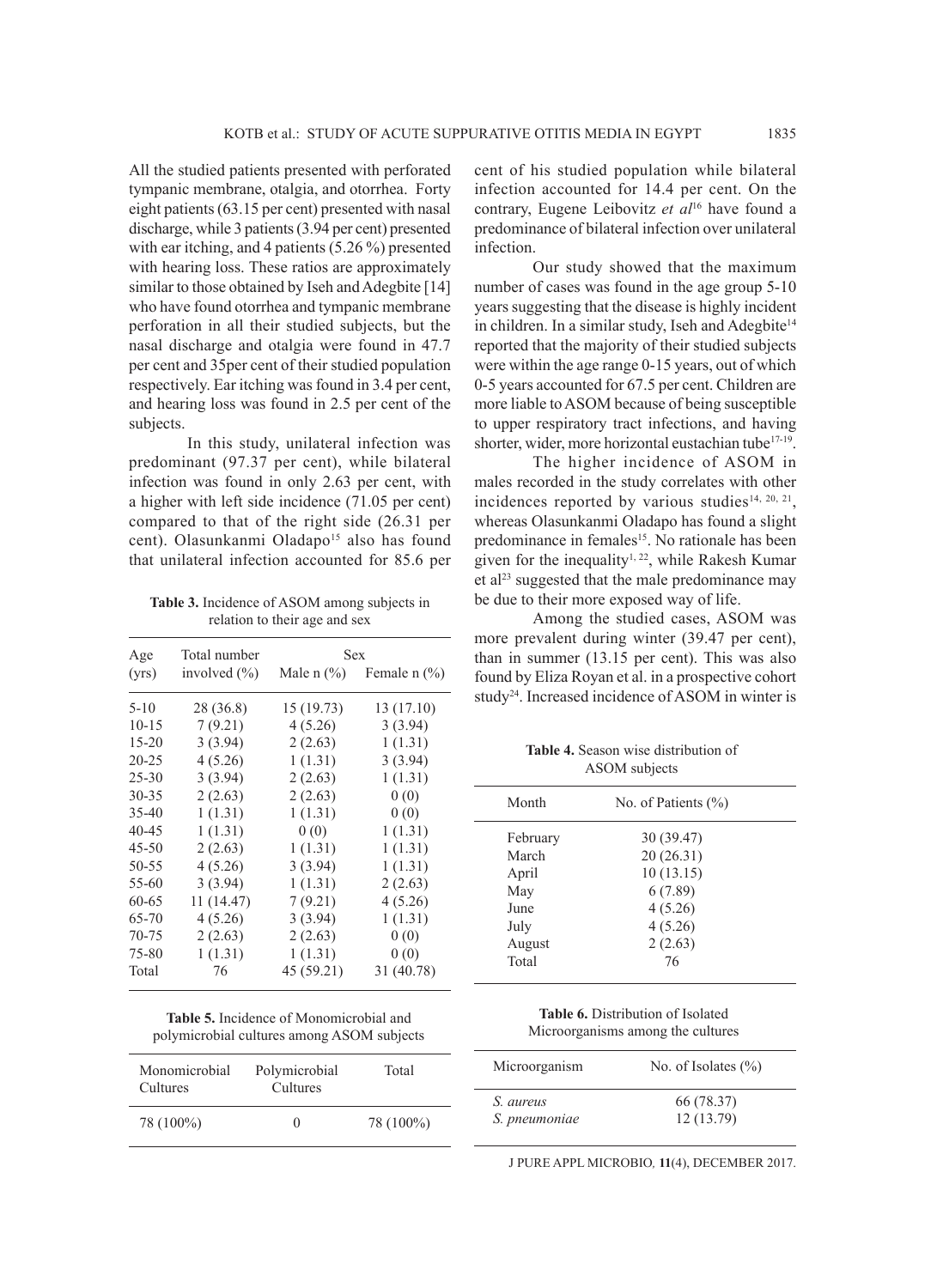mainly attributed to repeated upper respiratory tract infection<sup>25</sup>.

In the present study, all cultures were monomicrobial indicating a 100 percent monomicrobial etiology and absence of polymicrobial etiology. On the contrary, chronic suppurative otitis media (CSOM) always show a considerable percentage of polymicrobial etiology. Upon isolating the organisms associated with CSOM in a tertiary care setup of Uttarakhand State, India, Rajat Prakash et al<sup>26</sup> have found that 57.84 per cent of samples showed monomicrobial growth whereas 33.33 per cent showed polymicrobial growth.

The organisms isolated were *S.aureus* and *S. pneumoniae*. *S.aureus* was frequently isolated (78.37 per cent) than *S. pneumoniae* (13.79 per cent). The predominance of *S.aureus* is similar to that found by Iseh and Adegbite who have found that *S. aureus* (46.2 per cent) was the commonest organism cultured in their study<sup>14</sup>. On the other hand, *S. pneumoniae* was the most cultured organism (82 per cent) by Katherine B Gibney et al<sup>27</sup>. In another study carried out in So Paulo, Brazil28, *S. pneumoniae* accounted for 16 per cent of the pathogens isolated from Brazilian children with acute otitis media, whereas *S. aureus* accounted for only 1 per cent. In Warsaw, Poland<sup>29</sup>, *S. pneumoniae* was the most frequently isolated pathogen (39.69 per cent) from the middle ear in children with acute otitis media treatment failure, while *S.aureus* was isolated from 16.03 per cent of the subjects. The difference in the distribution of bacteria may be due to the geographical variability<sup>14</sup>.

#### **REFERENCES**

- 1. Ransome, J., Acute suppurative otitis media and acute mastoiditis. Scott-Brown's Otolaryngology–*Otology,* 1987. **3**: p. 203-214.
- 2. Kong, K. and H.L. Coates, Natural history, definitions, risk factors and burden of otitis media. *Medical Journal of Australia,* 2009. **191**(9): p. S39.
- 3. Gitiban, N., et al., Chinchilla and murine models of upper respiratory tract infections with respiratory syncytial virus. *Journal of virology,*  2005. **79**(10): p. 6035-6042.
- 4. Arvind, R., 100+ Clinical Cases In Paediatrics. 2008: Elsevier India Pvt. Limited.
- 5. Segal, N., et al., Acute otitis media caused by

J PURE APPL MICROBIO*,* **11**(4), DECEMBER 2017.

Streptococcus pyogenes in children. *Clinical infectious diseases,* 2005. **41**(1): p. 35-41.

- 6. Shulman, S.T. and R.R. Tanz, Streptococcal otitis media: from epidemiology to pathogenesis. *Clinical Infectious Diseases,* 2005. **41**(1): p. 42- 44.
- 7. Bluestone, C.D., J.S. Stephenson, and L.M. Martin, Ten-year review of otitis media pathogens. *The Pediatric infectious disease journal,* 1992. **11**(8): p. S7-11.
- 8. del Castillo, F., et al. National consensus on acute otitis media (OMA). in Anales de pediatria (Barcelona, Spain: 2003). 2007.
- 9. Lopez, P., et al., Non-typeable Haemophilus influenzae and Streptococcus pneumoniae: Primary causes of acute otitis media in Colombian children. *International Journal of Infectious Diseases,* 2010. **14**: p. e416-e417.
- 10. Halter, R., G. Kelsberg, and J. Nashelsky, Is antibiotic prophylaxis effective for recurrent acute otitis media? Clinical Inquiries, 2004 (MU), 2004.
- 11. Cheesbrough, M., District laboratory practice in tropical countries. 2005, Cambridge: Cambridge University Press.
- 12. Block, S.L. and C.J. Harrison, Diagnosis and Management of Acute Otitis Media. 2005: Professional Communications, Incorporated.
- 13. Lieberthal, A.S., et al., The diagnosis and management of acute otitis media. *Pediatrics,*  2013. **131**(3): p. e964-e999.
- 14. Iseh, K. and T. Adegbite, Pattern and bacteriology of acute suppurative otitis media in Sokoto, Nigeria. *Annals of African Medicine,* 2004. **3**(4): p. 164-166.
- 15. Olubanjo, O., Epidemiology of Acute Suppurative Otitis Media in Nigerian Children. *Internet Journal of Pediatrics and Neonatology,* 2007. **8**.
- 16. Leibovitz, E., et al., Is bilateral acute otitis media clinically different than unilateral acute otitis media? *The Pediatric infectious disease journal,*  2007. **26**(7): p. 589-592.
- 17. Kemp, E.D., Otitis media. *Prim Care,* 1990. **17**(2): p. 267-87.
- 18. Mainous, A.G. and C. Pomeroy, Management of Antimicrobials in Infectious Diseases: Impact of Antibiotic Resistance. 2010: Humana Press.
- 19. Zielhuis, G.A., G.H. Rach, and P. van den Broek, Predisposing factors for otitis media with effusion in young children. *Adv Otorhinolaryngol,* 1988. **40**: p. 65-9.
- 20. Abubakar, K., et al., Pattern of Drug Utilization in the Treatment of Chronic Suppurative Otitis Media in a Tertiary Health Institution in Kaduna, Nigeria. *Journal of Health Science,* 2014. **4**(1): p. 7-10.